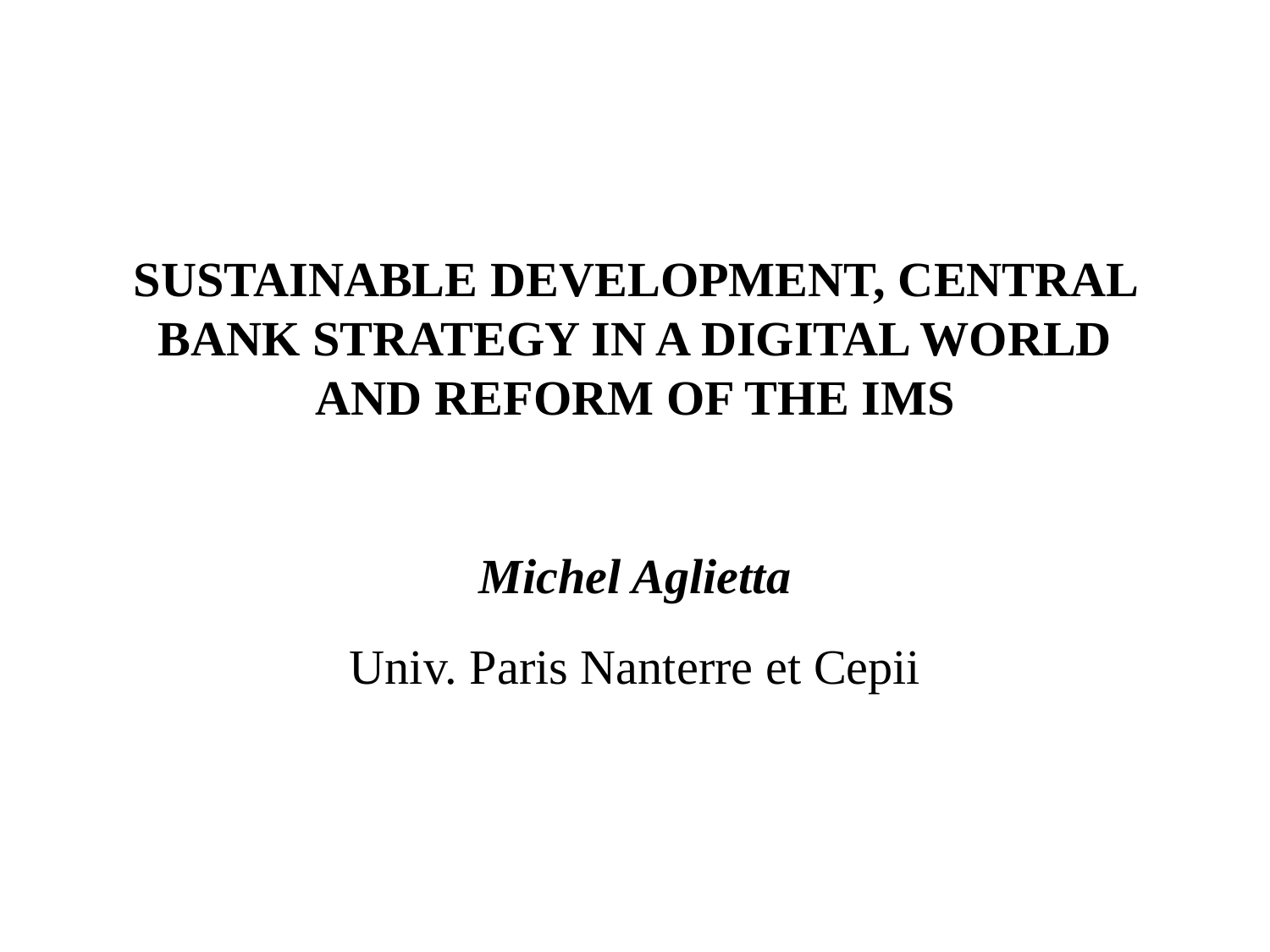## **Aligning finance on ecological principles in a digital world**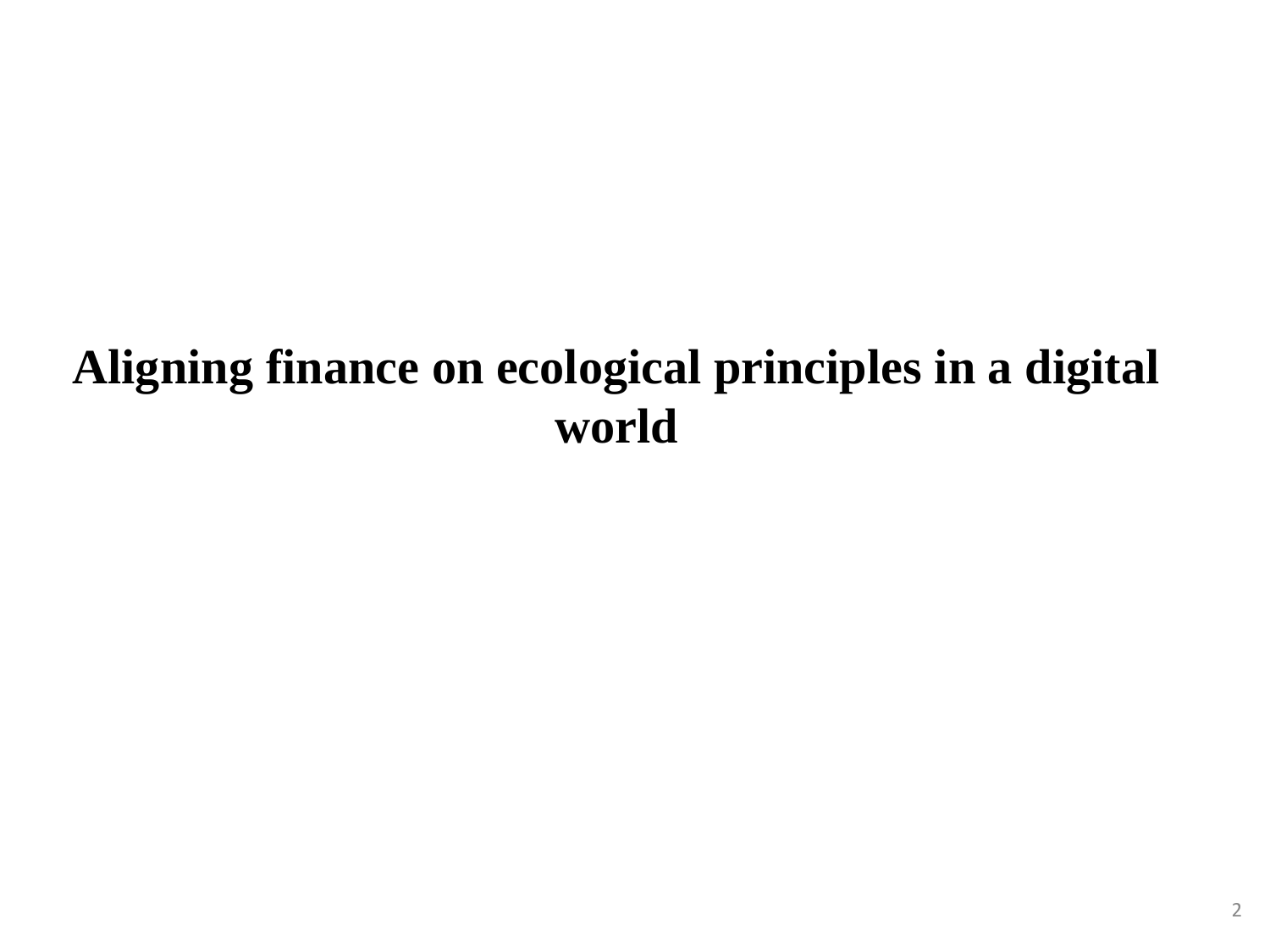#### **Climate-related risks are embedded in radical uncertainty that requires a paradigmatic change to rationalize a principle of precaution**

- Risk  $\neq$  uncertainty is crucial to undertake climate policies, because under uncertainty there is no rational basis to estimate the probability of future events from past information.
- Therefore, evaluating risk via asset market prices has no foundation in an uncertain world  $\rightarrow$  markets have no ability to insure risks on their own.
- Climate-related risks stem from multiple and interactive *biogeochemical cycles,* highly non-linear with unknown tipping points. Moreover, those dynamics have a much longer horizon than financial markets.
- Socioeconomic paths influence environmental cycles in complex roundabout ways, leading to indeterminate sets of occurrences.
- Therefore, it is high time to get rid of the neoliberal belief in efficient financial markets. The paramount objective should be *resiliency* in applying preventive policies under long-term strategic planning to overcome the *tragedy of the horizons*. Collective planning is required to guide finance because *the survival of civilization is not included in individual preferences.*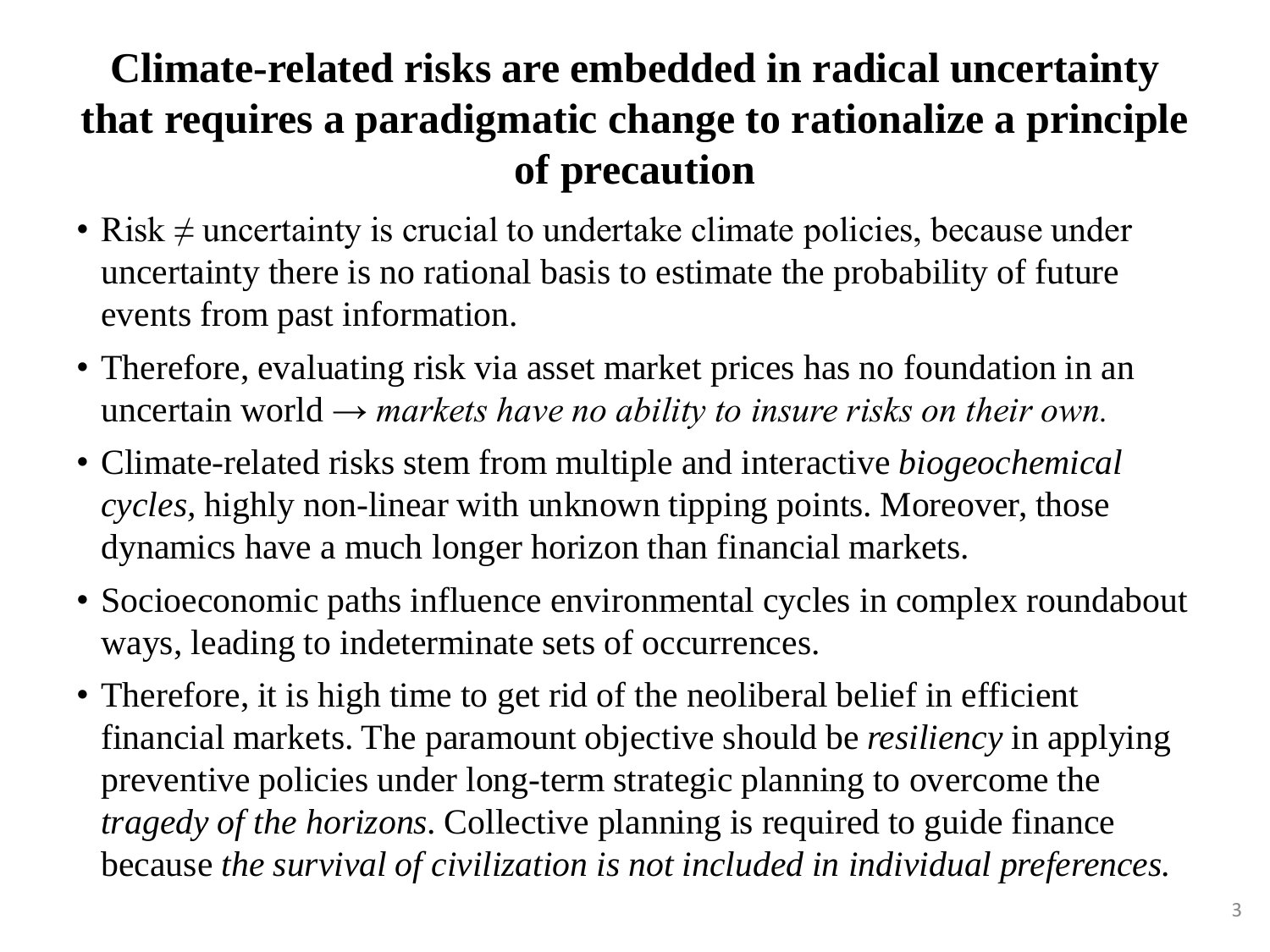#### **A conceptual achievement post-Cop21: the social value of mitigation action (SVMA) and the need to protect global common goods.**

- COP21 has made 2 breakthroughs:
	- Alignment of financial flows on a financial model making a priority of low-carbon development (Article 2). §108 of the decision gives a legal basis of the SVMA.
	- Call for inclusion of socioeconomic actors in a dynamic where financial institutions must play a key role
- The Stern Stiglitz Working Group hosted by the World Bank in 2017 has given the theoretical significance of SVMA:
	- A public shadow price to match the social return of mitigation action and the private return of economic actors undertaking carbon-mitigation investments *(bonus*). This value should be set by political authorities to provide carbon neutrality after 2050.
	- The SVMA is ≠ the price of carbon set to dissuade polluters (*malus).* However, the transition to carbon neutrality must achieve the convergence of both measures.
- UN-held global *carbon registry* of all fossil fuel underground as a publicly available data base to restrain new hidden fossil-fuel production by producer nations would help institutional investors to disinvest from "brown assets".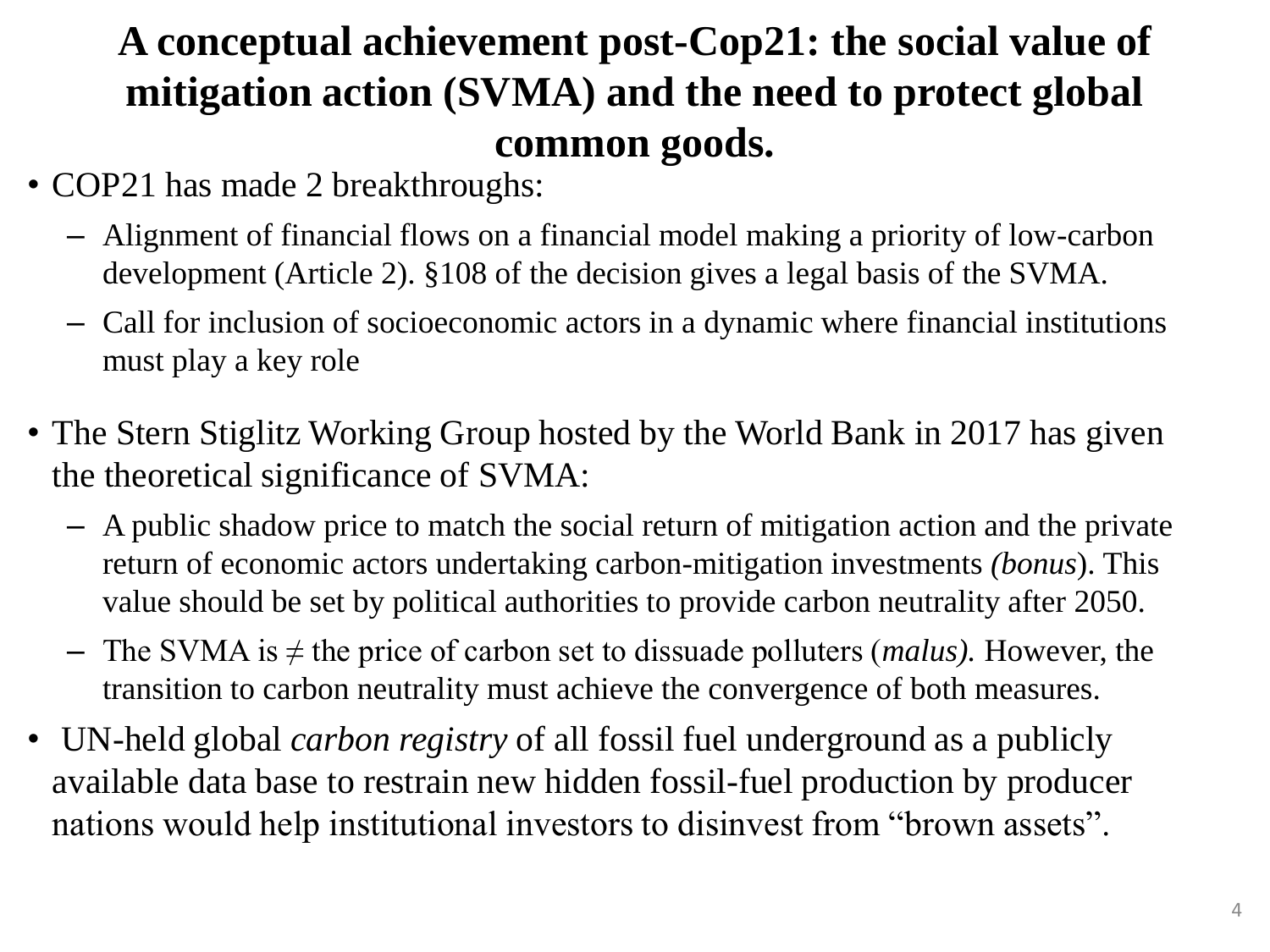#### **Framework of financial intermediation pledged on carbon mitigation**

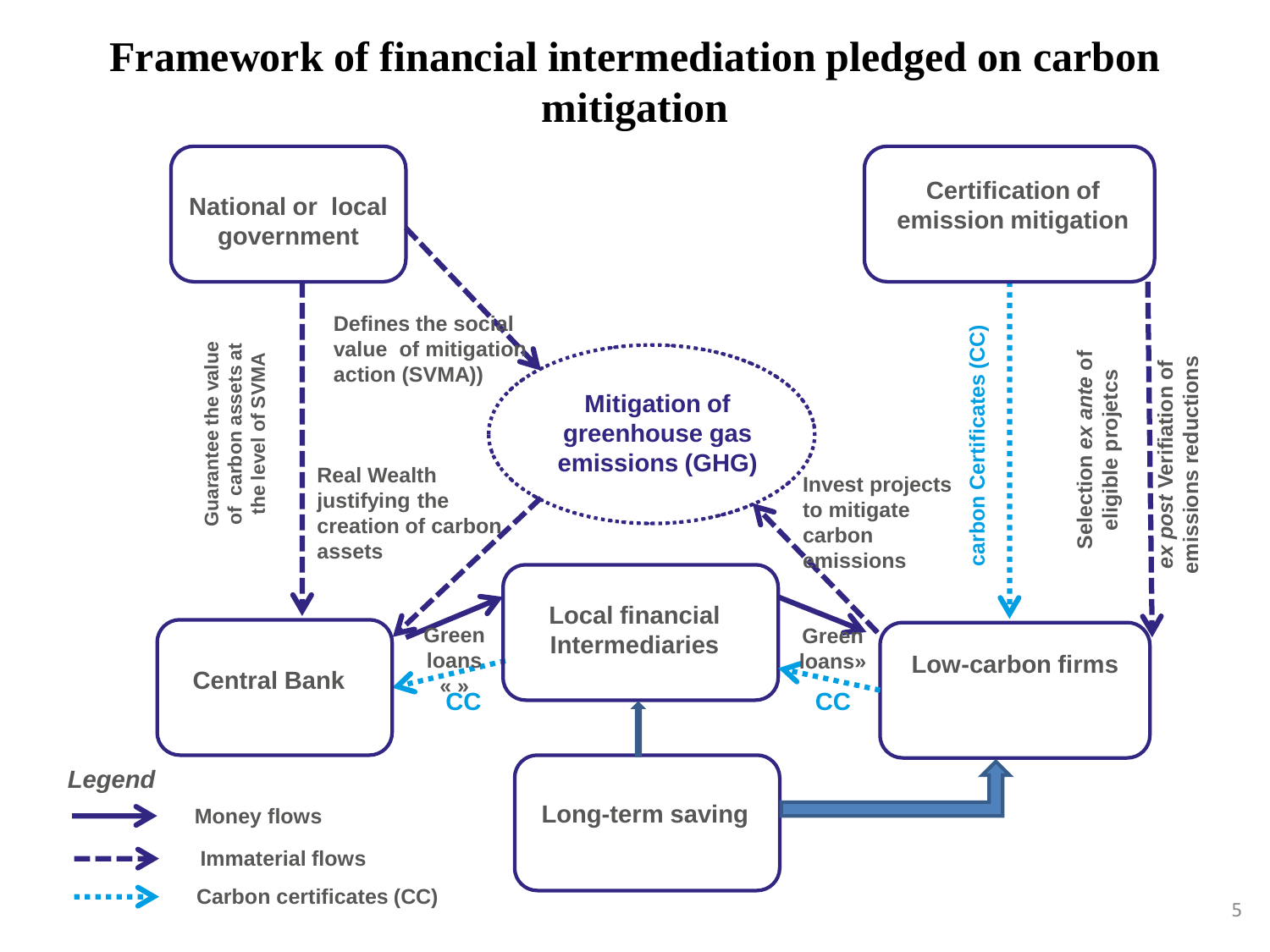#### **A paradigm change: creating central bank digital currency (CBDC)**

- In retail trade, CBDC is a legal currency for on-line payments. CBDC, either as tokens (digital cash) or interest-bearing accounts at the central bank, would make payment settlement instantaneous, would extend financial inclusion to non-bank people and would prevent the domination of private monopolies in the payment system.
- Concerning for the transmission of monetary policy:
	- The interest rate channel would be substantially improved with the ability to set negative interest rates for countercyclical policy;
	- The banking channel would be weakened, depending on the ability of banks to attract bonds on capital markets that will be less substitutable to CBDCs than deposits. Commercial banks will become like mutual funds.
	- The foreign exchange channel bears upon the future of the international monetary system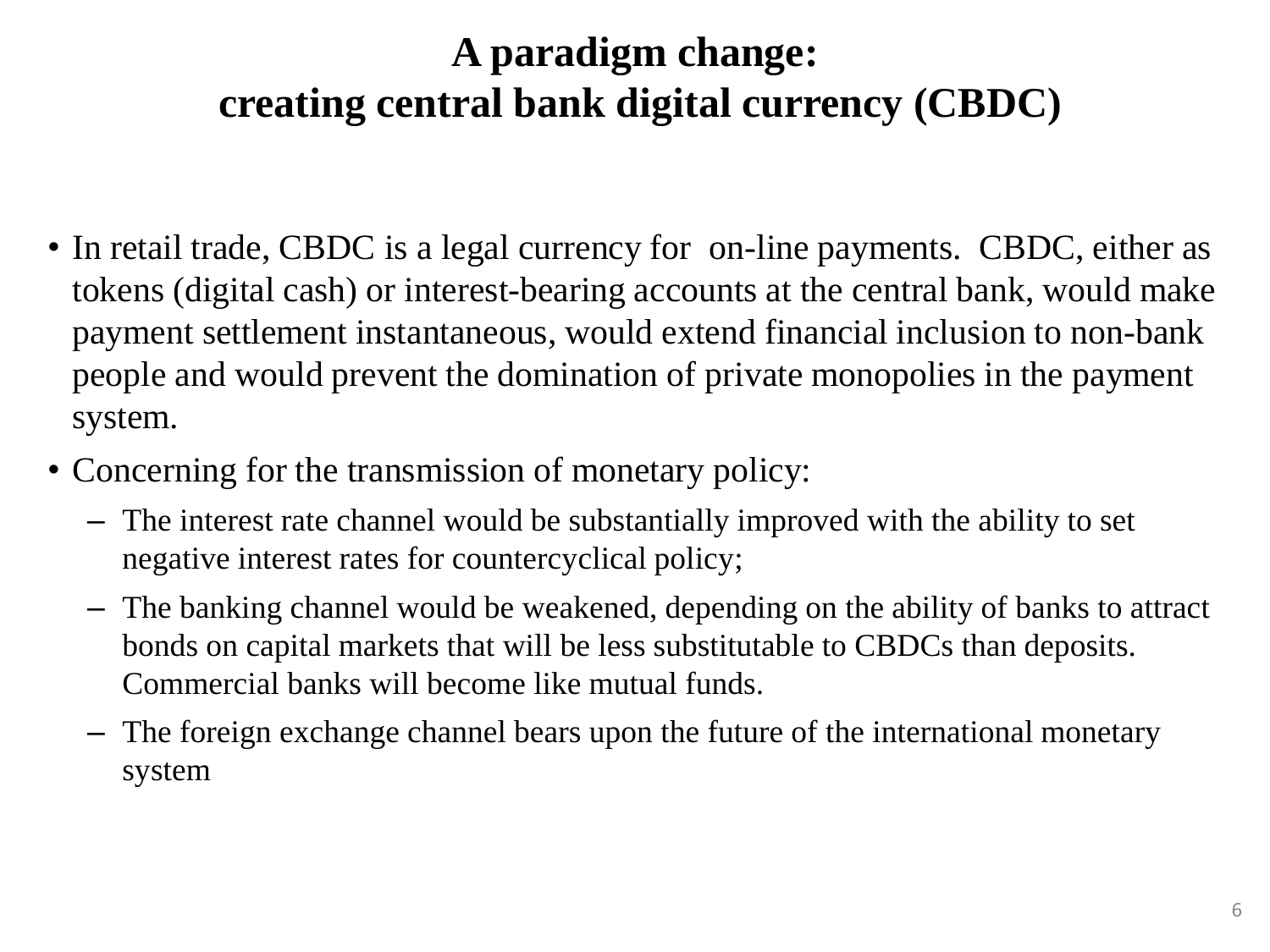### **The international dimension**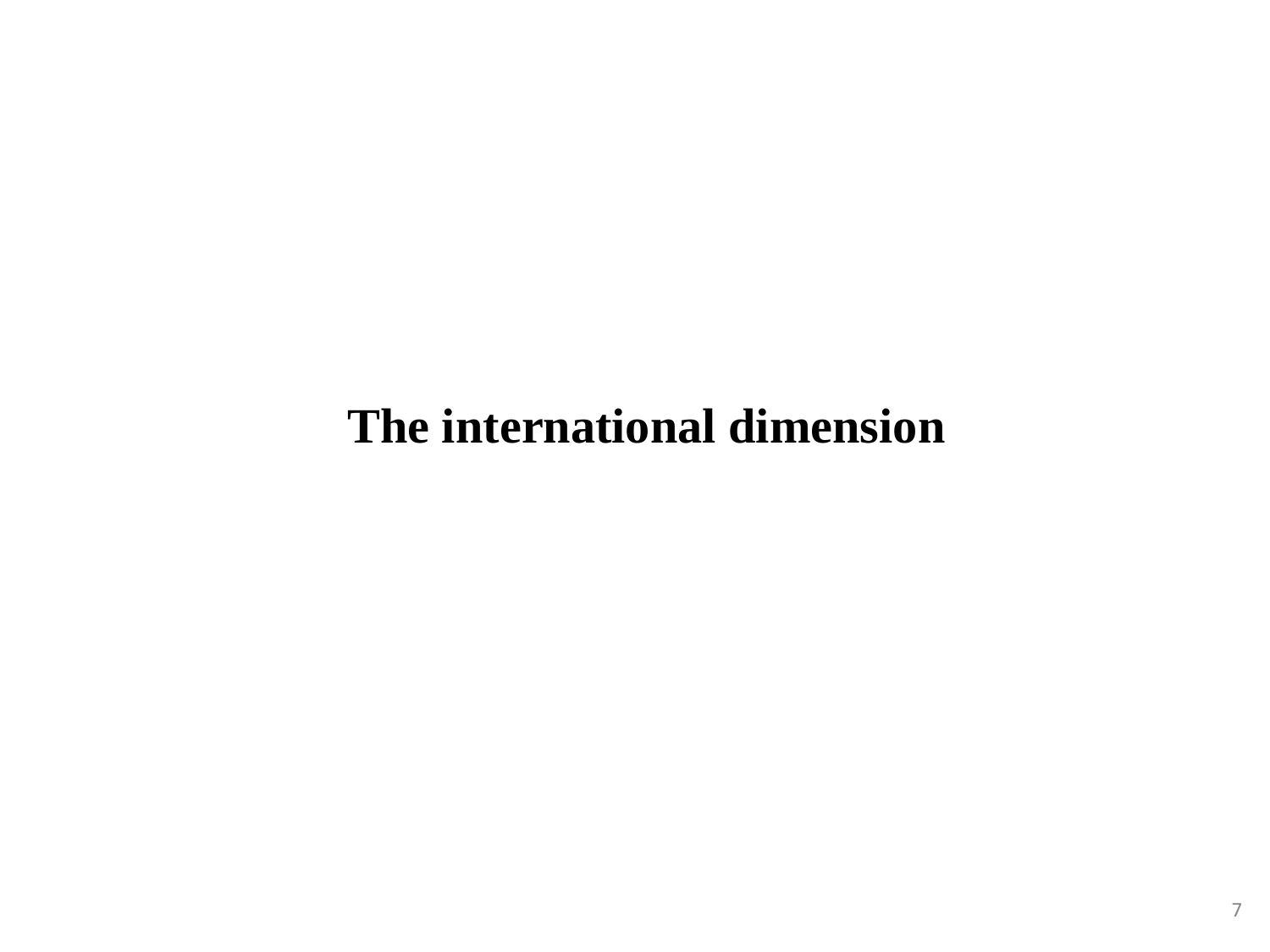#### **Advantage of the SDR in a multinational system**

- *The SDR is an ultimate reserve asset that is no country debt.* Because it is an international standard aligned on the weights of the currencies defining its basket, *it is relatively immune to exchange rate fluctuations*. Its use as an international unit of account would alleviate the impact of exchange rate fluctuations on the volatility of international assets.
- Beyond quota allocation, SDRs could be issued according to the needs of international liquidity and become the ultimate means of settlement in a symmetrical settlement of claims and liabilities between central banks.
- Power within the IMF should be overhauled for a multilateral order:
	- Adequacy of voting rights with economic weight of member countries.
	- Mergers of the quotas of euro area countries and single representation in the IMF.
	- Abolition of veto exerted by a single country.
	- Reinforcement of the powers of the executive committee.
- The IMF would become the primary source of collective insurance, solving the Triffin dilemma in establishing symmetrical adjustment between creditors and debtors in the international arena.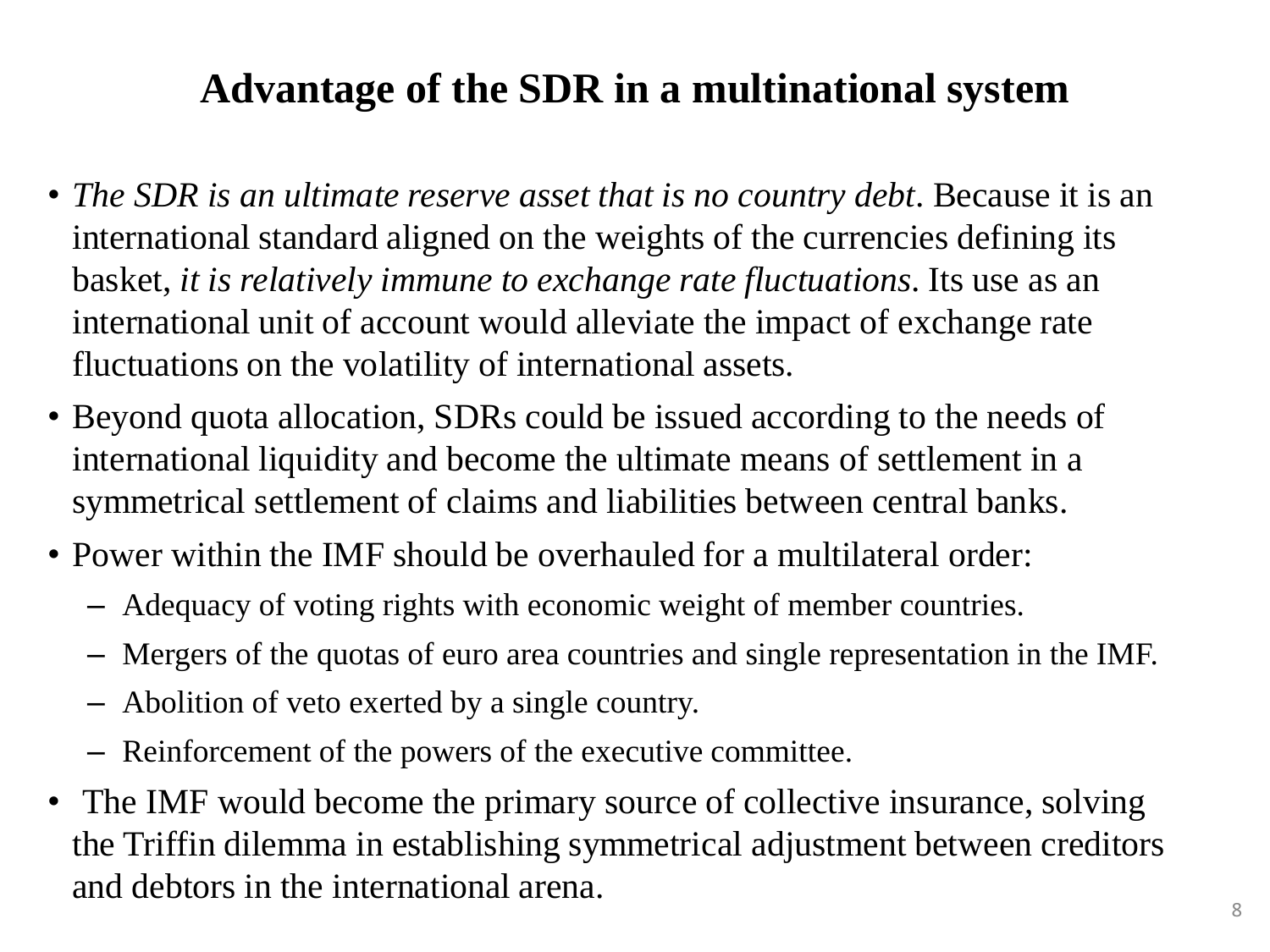# **SDR accounting**

#### **Initial allocation Exchange of SDRS against national currencies :** A (non-basket currency) and B (basket currency)

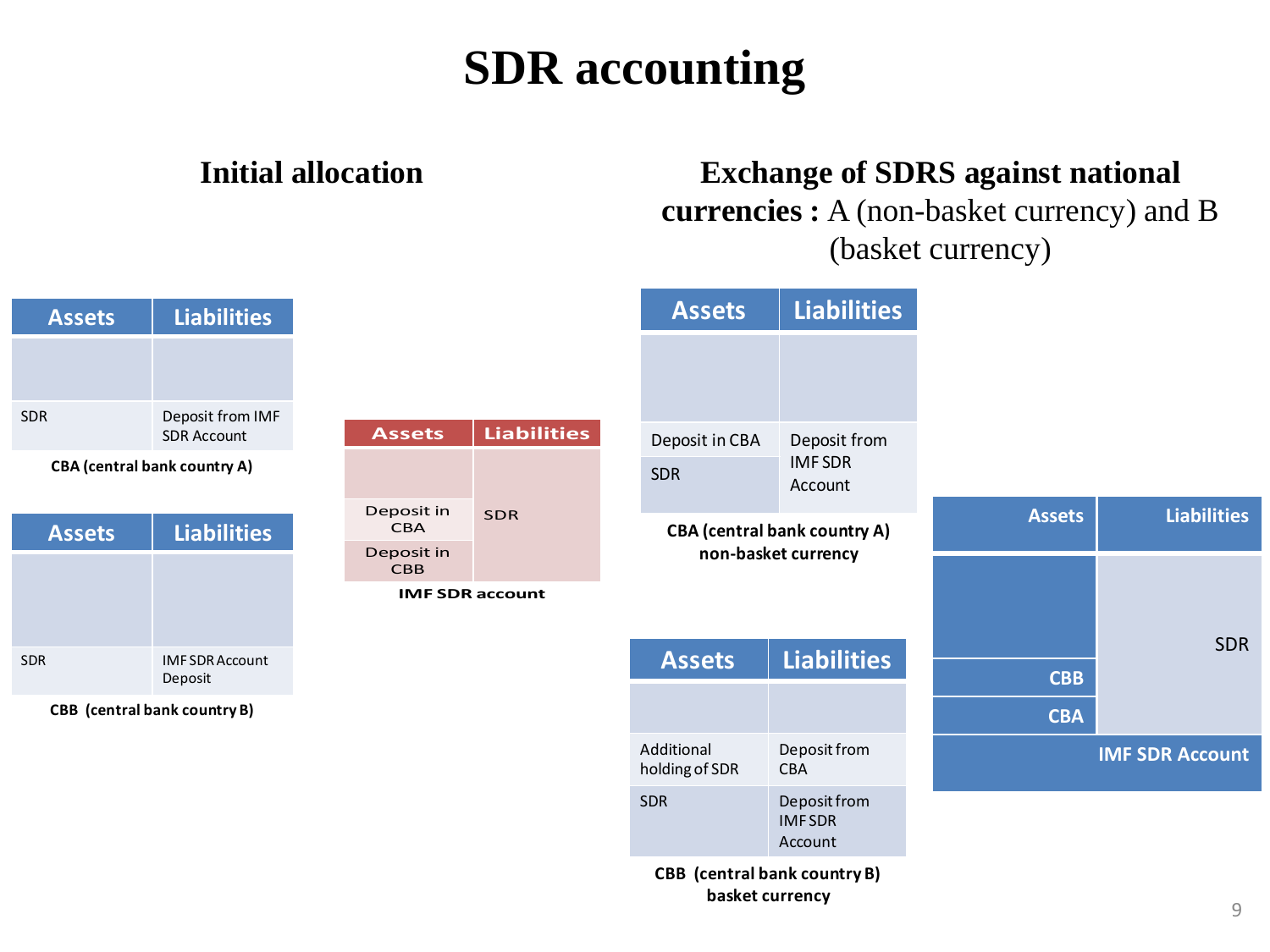# **Back to biogeochemical cycles and pandemic harm**

- Supporting environmental development policies:
	- Countries with unused SDRs can lend them to multilateral development banks to finance low-carbon investments in developing countries to help fulfill commitments taken by advanced countries in the Paris Accord.
	- Capitalization of the Green Fund for the climate.
- For a further advance beyond quota allocations, the valorization of GHG mitigation ascribed to those financings could modulate the access to new SDRs, whether a reform of IMF. becomes the baseline for institutional cooperation in a future multilateral monetary order
- In present pandemic stress, an emergency distribution of new SDR issuance, estimated at \$2trn by IMF's executive director, to provide developing countries with access to large quantity of foreign exchanges to purchase more imports of agricultural goods, protective and personal equipment, and other goods, is urgently needed.